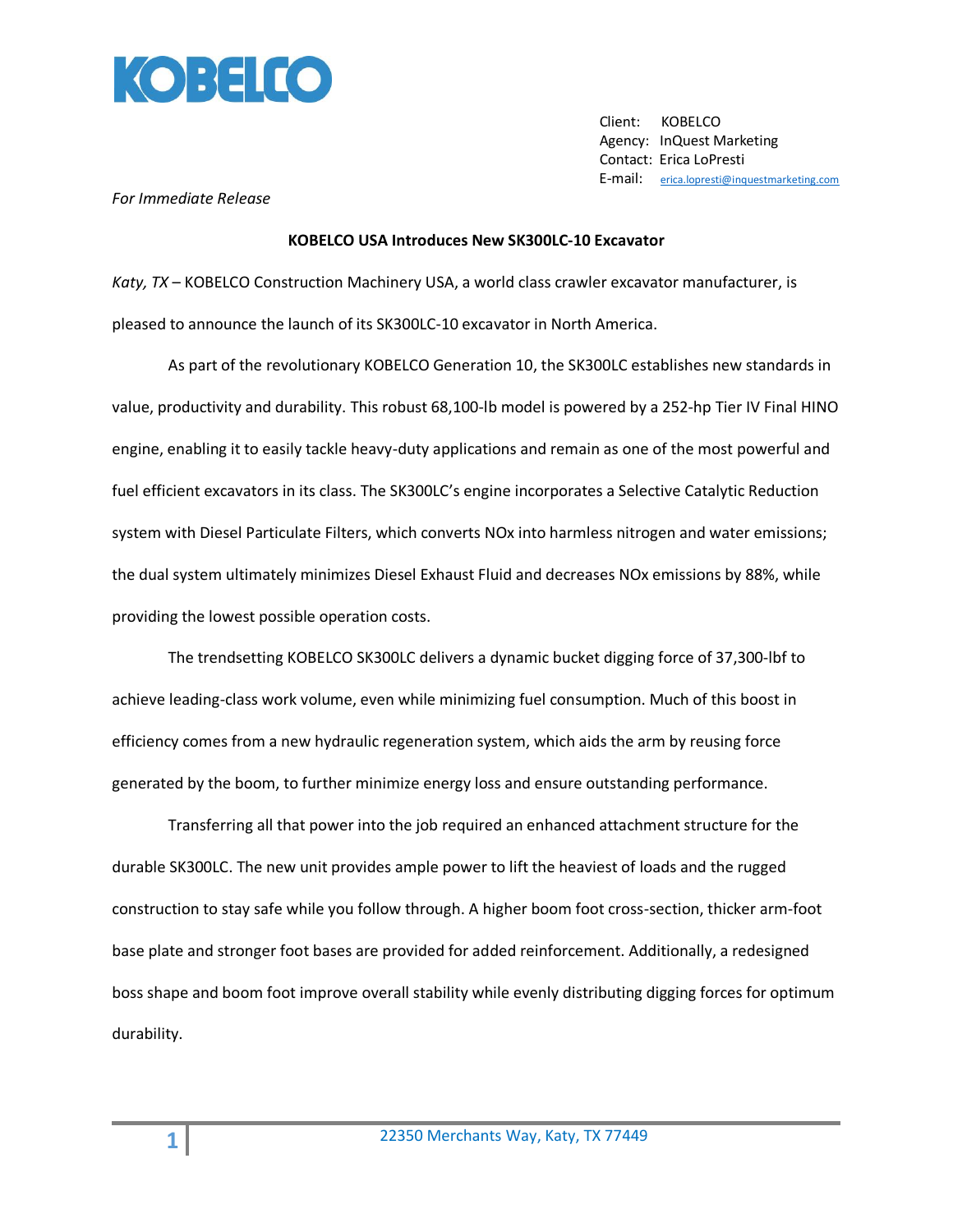

The SK300LC's new travel motor increases traction force by 10%, enabling it to deliver a drawbar pulling force more powerful than competitive models – without sacrificing travel speed. The SK300LC is also equipped with independent travel, a KOBELCO exclusive feature that allows the machine to move, lift and swing simultaneously without experiencing loss of power. Furthermore, automatic swing priority instantly delivers full swing power during combined operations without switching modes.

Maintenance on the Generation 10 SK300LC is easy and cost efficient. Remote diagnostic and preventive maintenance systems utilize the latest IT innovations to virtually improve operating product lifecycle costs. Easy access to maintenance data from the operation management system greatly improves ease of maintenance scheduling and ensures a long service life. Operators can expect extended service intervals when it comes to engine oil, hydraulic oil, filter changes and greasing.

Operators can also look forward to staying comfortable in the new KOBELCO SK300LC, regardless of the work at hand. A 25% reduction in pilot control operator force further lessens operator fatigue during long hours of operation. The expanded cab provides wide access doors for ease of entry and exit, while windows on all sides offer excellent visibility, ensuring safe operation. Increased air conditioner capacity and additional ventilation outlets improve climate control and direct airflow. Furthermore, the adjustable suspension seat, AM/FM radio with USB, Bluetooth and auxiliary capabilities, large cup holder and ample leg room give operators a pleasant work environment on even the toughest of work days.

KOBELCO Construction Machinery USA offers industry-leading crawler excavators in the 3,000 lb. to 245,000 lb. classes including zero tail swing, compact, standard, long-reach, mass excavation, and demolition models. Well-known as the excavator authority, KOBELCO is committed to producing quality machines with advanced productivity-boosting features and innovative technologies. With premier capabilities such as no time limit power boost and exclusive independent travel, KOBELCO machines ensure superior performance and efficiency for the toughest worksite challenges.